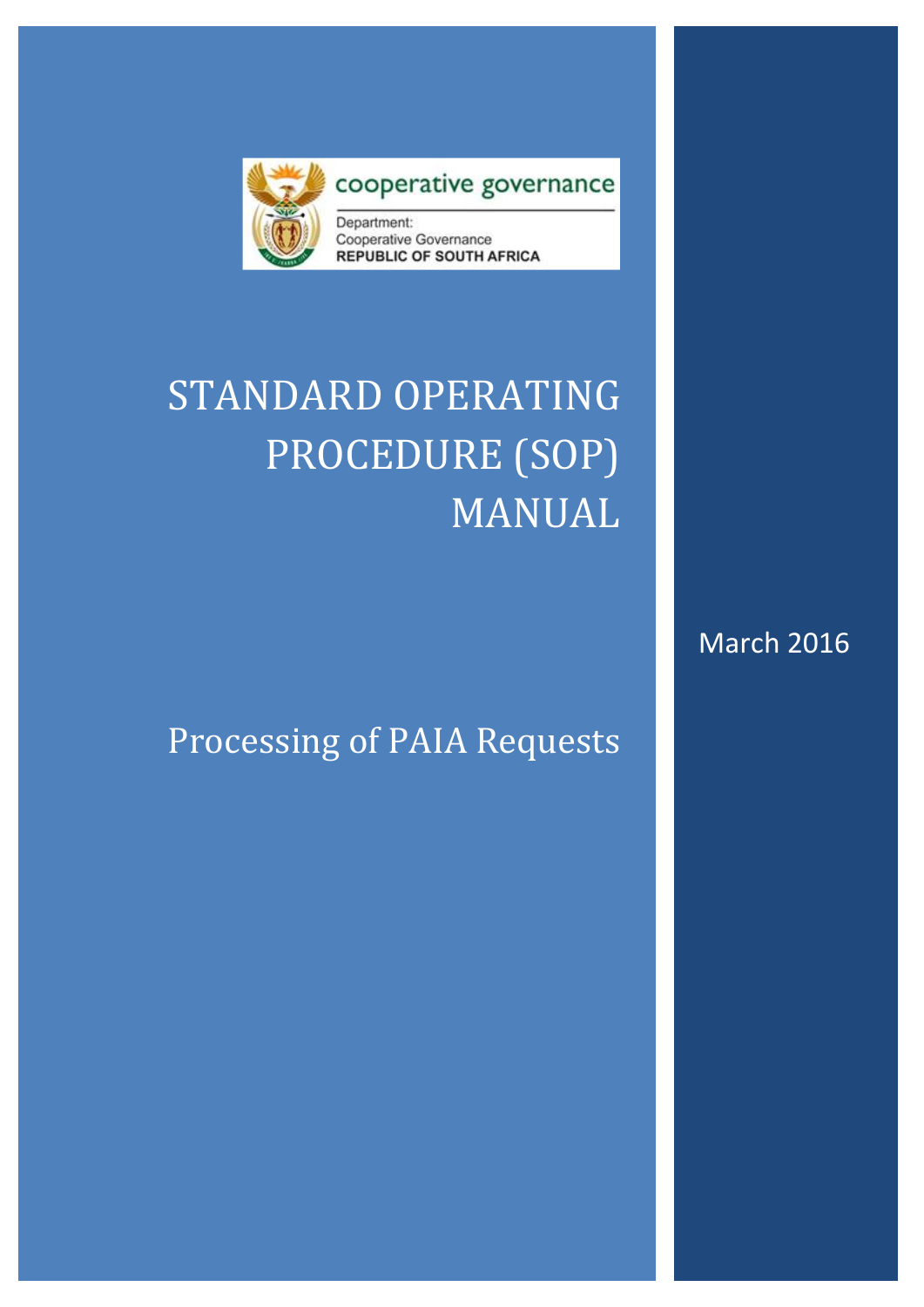#### **Table of contents**

| 3. |  |
|----|--|
| 4. |  |
|    |  |
| 6. |  |
|    |  |
| 8. |  |
| 9. |  |
|    |  |
|    |  |
|    |  |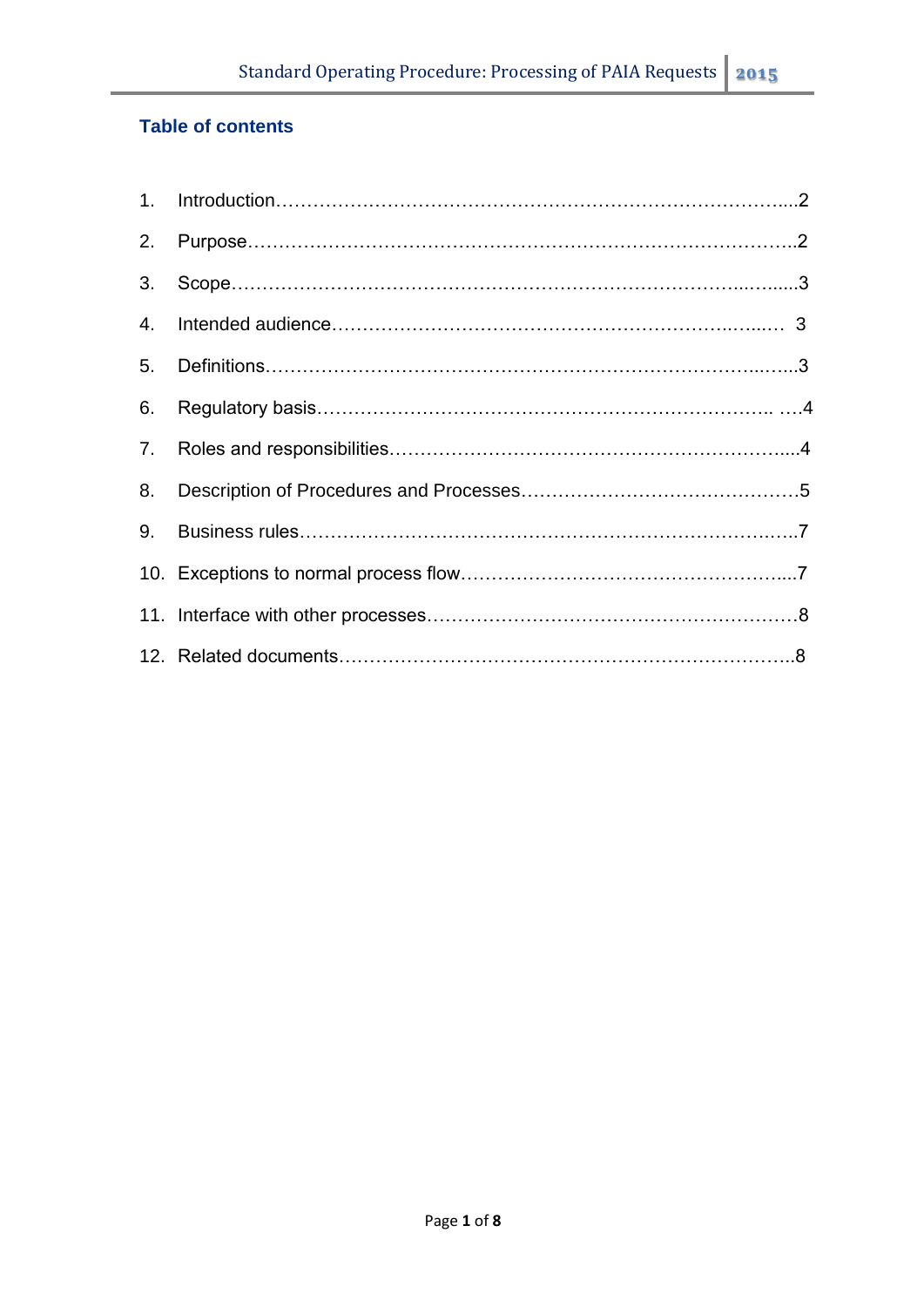| <b>Process Name</b>  | Processing of PAIA Requests                                                                                                                                                            |
|----------------------|----------------------------------------------------------------------------------------------------------------------------------------------------------------------------------------|
|                      | <i>Process Objective</i> To ensure that requests for information received by the<br>DCoG are administered according to the Promotion of<br>Access to Information Act (PAIA) 2 of 2000. |
| <b>Process Owner</b> | Directorate: Information and Records Management                                                                                                                                        |
| Approval             | Senior Manager: Information and Records Management                                                                                                                                     |

#### **1. Introduction**

The Promotion of Access to Information Act (PAIA) 2 of 2000 allows members of the public to exercise their constitutional right to access records held by the state; public; and private bodies. The Directorate: Information and Records Management (IRM) is responsible for the administration and implementation of PAIA in the Department of Cooperative Governance (DCoG), while the Directorate: Due Diligence and Contract Management is responsible for providing legal advice on PAIA responses.

As a public body, the DCoG receives requests for information from members of the public which need to be processed within 30 days of receipt. This SOP Manual provides step-by step instructions on how to process PAIA requests within the DCoG. It outlines *what* needs to be done; by *whom*; *when;* and *how* it should be done with a view to promote consistency; improving the quality of services and ideally, shortening the turnaround time. The SOP also serves as a refresher for existing employees and a training tool to acquaint newly appointed employees with Departmental processes and procedures.

#### **2. Purpose**

The purpose of this document is to provide a detailed explanation of how to process PAIA requests within the Department of Corporative Governance.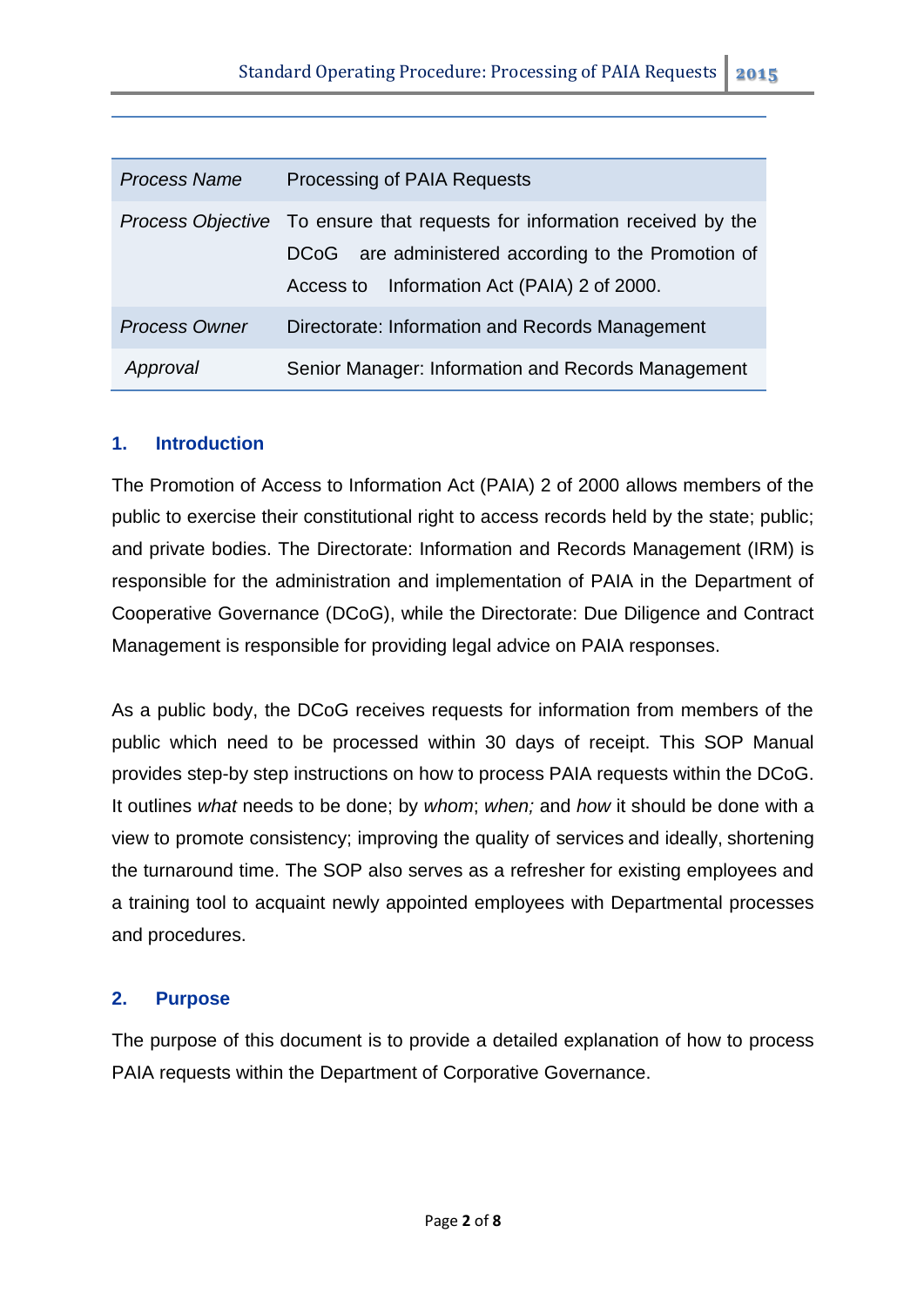#### **3. Scope**

The scope of this SOP includes the processing of PAIA requests from receipt of requests until the submission of response to the requester. It excludes the administrative processes done by the Directorate: IRM such as capturing of received requests, verifying payment of fees for requests, reporting, and any other activities involved after the submission of the response to the requestor.

#### **4. Intended audience**

This document is intended for the IO, DIOs and officials in all **CoGTA** branches who might be involved in the processing of the PAIA requests or required to prepare responses to PAIA requests.

#### **5. Definitions**

- a) Branch head Deputy Director-General of a specific branch
- b) DIO Deputy Information Officer. Officials designated as DIOs in **DCoG** are all Deputy Directors General; Senior Manager: Information and Records Management; Executive Manager: Information and Communication Business Technology and the Senior Manager: Due Diligence and Contract Management
- c) DIO (IRM) Senior Manager: Information and Records Management.
- d) DIO (Legal Services) Senior Manager: Due Diligence and Contract Management
- e) IO Information Officer. As the Accounting officer, the Director-General is by default, the Information Officer of **DCoG**.
- f) IRM Directorate: Information and Records Management.
- g) SM Senior Manager.
- h) PAIA Promotion of Access to Information Act 2 of 2000
- i) PAIA request Request for information from the public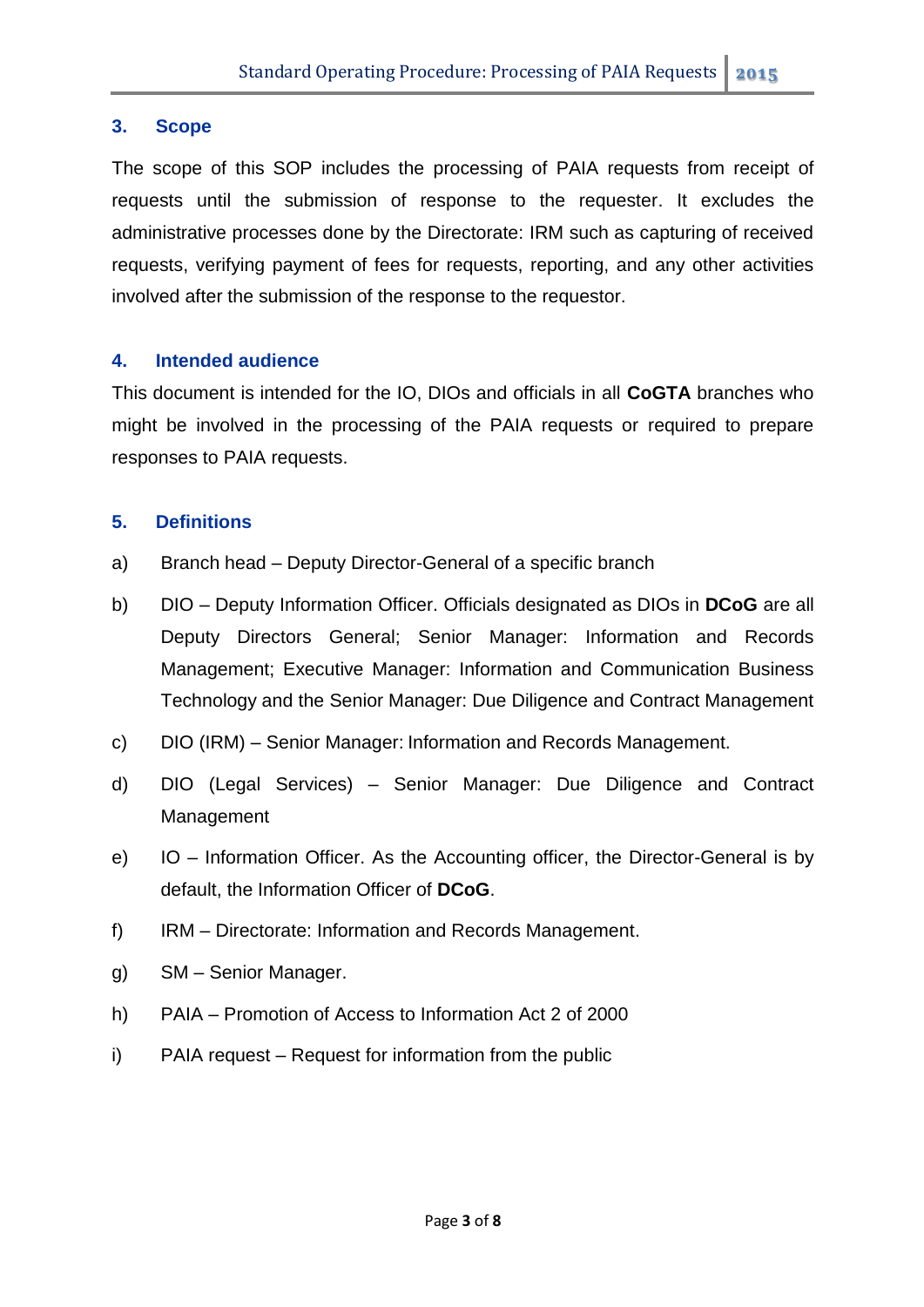#### **6. Regulatory basis**

The regulatory basis for this SOP is The Constitution of the Republic of South Africa, 1996 and the PAIA 2 of 2000.

#### **7. Roles and Responsibilities**

The Senior Manager: IRM (also referred to as DIO: IRM), is responsible for the implementation of this SOP and ensuring that processes are followed accurately. The roles and responsibilities involved in the process are outlined in table 1 below.

| <b>Roles</b>                                                    | <b>Responsibilities</b>                                                                                                                                                                                                                                                                                                                  |
|-----------------------------------------------------------------|------------------------------------------------------------------------------------------------------------------------------------------------------------------------------------------------------------------------------------------------------------------------------------------------------------------------------------------|
| <b>DIOS &amp; IO</b>                                            | $\checkmark$ Receive PAIA requests and send them to DIO (IRM)                                                                                                                                                                                                                                                                            |
| DIO (IRM)                                                       | $\checkmark$ Receive requests and acknowledge receipt;<br>$\checkmark$ Route requests to relevant branches;<br>$\checkmark$ Prepare a response if the request is for readily<br>available information;<br>$\checkmark$ Monitor compliance in terms of timelines outlined in<br>the PAIA.<br>$\checkmark$ Submit responses to requesters. |
| Senior Manager:<br>Due<br>Diligence and Contract<br>Management. | $\checkmark$ Provide legal advice on PAIA responses.                                                                                                                                                                                                                                                                                     |
| <b>Offices of DDGs</b>                                          | $\checkmark$ Route requests to relevant line functions and inform<br>DIO (IRM) on which line function is dealing with the<br>request.                                                                                                                                                                                                    |
| Line functions                                                  | $\checkmark$ Compile responses and prepare submissions for<br>approval by the IO. The responses have to be<br>routed via offices of DDGs.<br>$\checkmark$ Give notice to the third party if the requested<br>information involves the third party                                                                                        |
| Information Officer (IO)                                        | $\checkmark$ Approve responses before submission<br>the<br>to<br>requestors.                                                                                                                                                                                                                                                             |

#### **Table 1: Roles and responsibilities**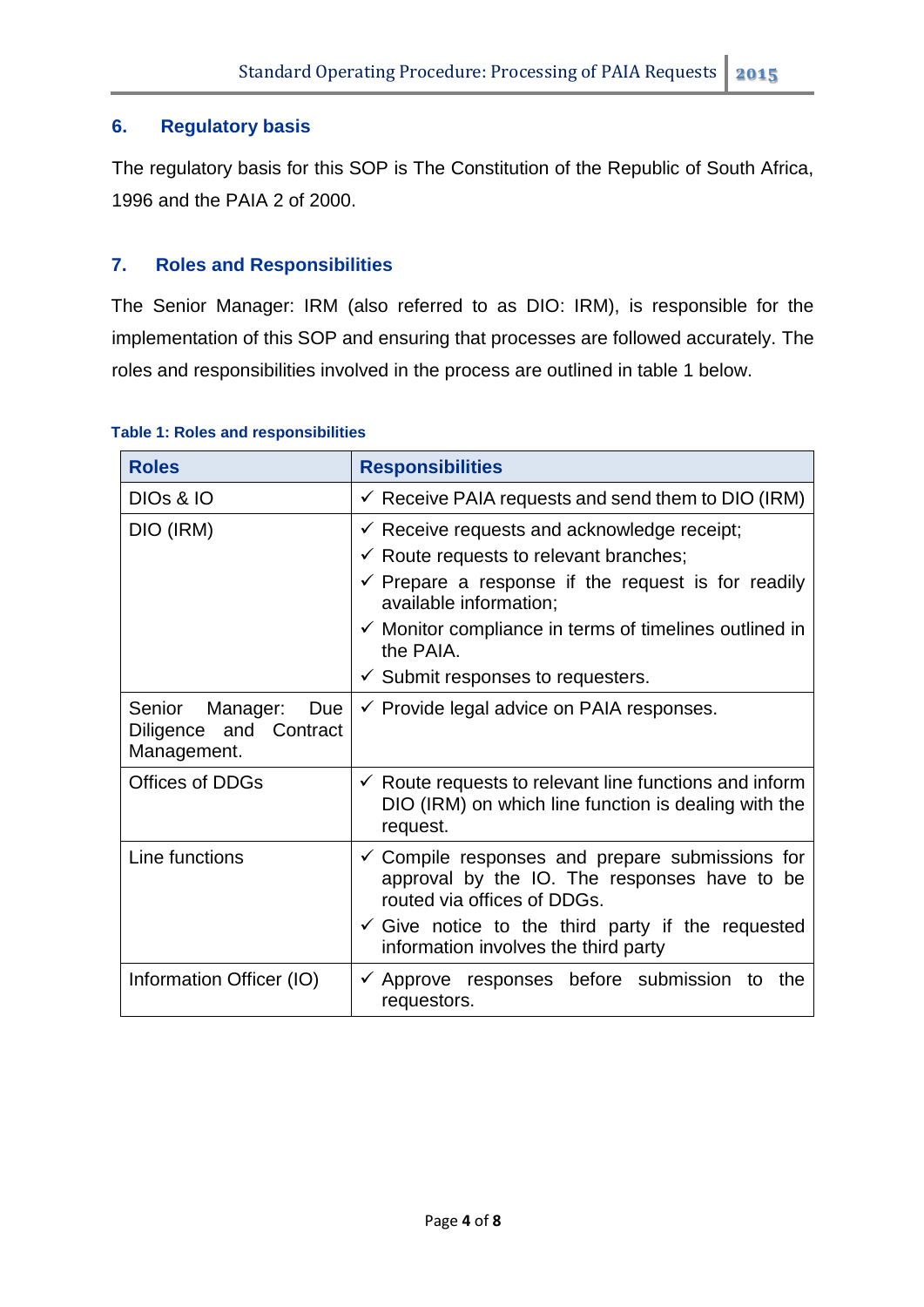#### **8. Description of Procedures and Processes**

When PAIA requests are submitted to the Department, they are received by either the IO or any other DIO listed in the DCoG's Section 14 PAIA Manual. The IO or the DIO who receives the request has to route it to the DIO (IRM) and DIO (Legal Service) within 2 days of receipt. The process commences as soon as the request is received by the DIO: IRM.

The sequence of steps involved in the process is as follows:

#### **(1) Receive PAIA request**

The DIO: IRM receives a request for information directly from the requester or through the IO or any DIO. All requests have to be in writing.

#### **(2) Acknowledge receipt**

The DIO: IRM sends acknowledgement of receipt of request to the requester on the day of receipt.

#### **(3) Analyse the request:**

The DIO: IRM determines the nature of request and within 2 days:

- Prepares and submits a response to the requester if the request is for readily available information; or
- Transfers request to the relevant public body via the IO; or
- Transfers the request to the relevant branch (DIO offices).

The process for dealing with a request for readily available information is shorter since the response is prepared by the DIO: IRM instead of the Branch or another public body. The process ends once the response is prepared and submitted to the requester; which in most cases can be within 3 days.

#### **(4) Update the requester on the status of the request**

On the same day of transferring the request, the DIO (IRM) notifies the requester of the transfer.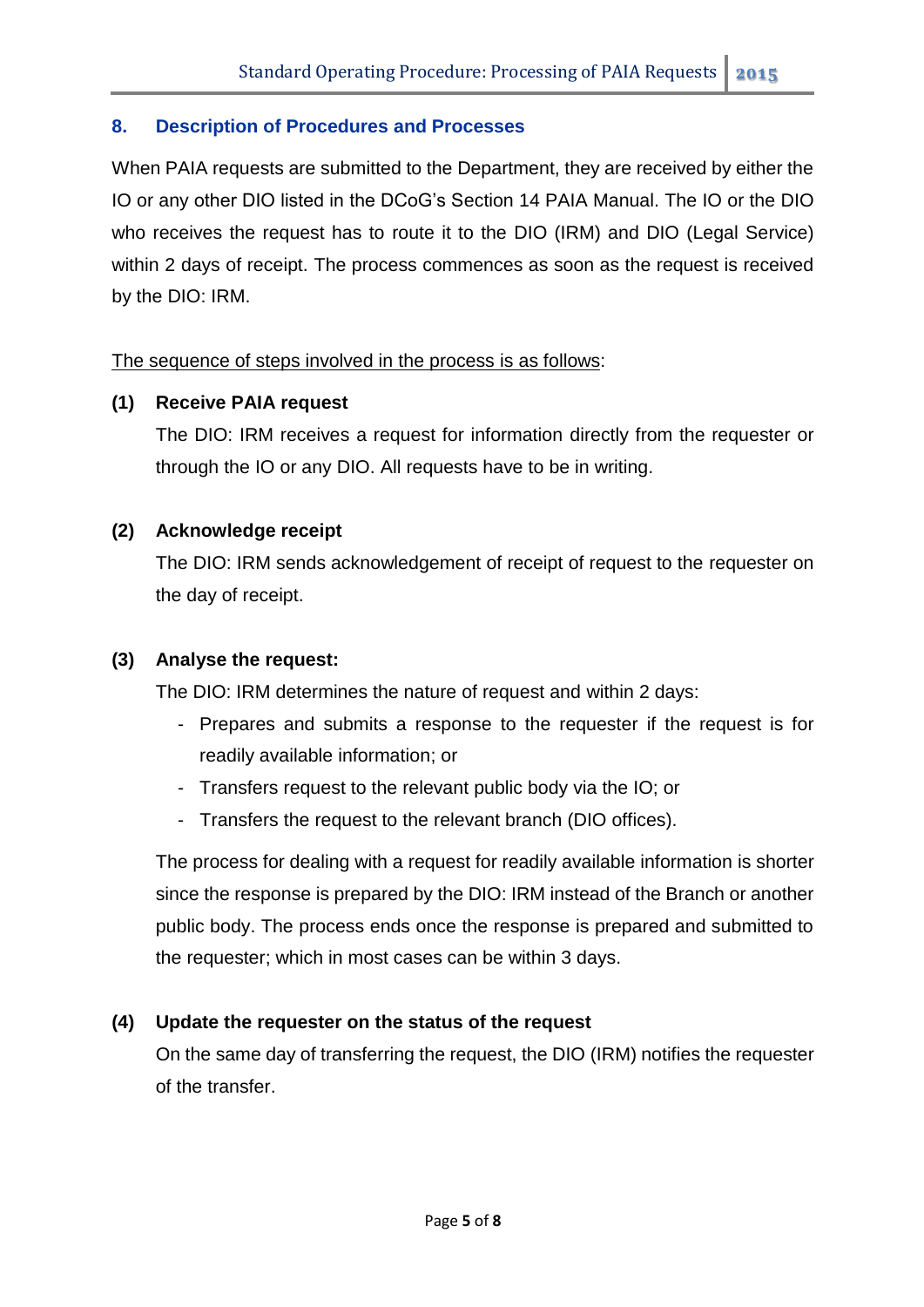#### **(5) Assign request to the line function**

As soon as the Branch head receives the request from the DIO (IRM), they determine the relevant line function to deal with the request and:

- Transfer the request to the relevant line function; and
- Immediately inform the DIO (IRM) that the request was referred to the line function (as well as the name of the relevant official) that has been assigned to deal with the request.

#### **(6) Provide guidance to the line function**

Once the DIO (IRM) has been informed of the line function that is processing the request, the DIO (IRM) contacts the relevant official to advise them on:

- The legal timeframes that have to be adhered to in processing the request (i.e. finding the requested records; drafting a response; and submitting it to the IO for approval); and
- Grounds for refusal of access and request for extension.

Five (5) days after the initial contact with the line function, the DIO (IRM) contacts the line function to ascertain if they will be able to meet the deadline. If the line function cannot meet the deadline, the DIO (IRM) requests extension as per section 10 of this document (i.e. exceptions to normal process workflow).

#### **(8) Prepare a response**

Within 10 days of receiving the request, the line function prepares a response.

#### **(9) Submit response to IO for approval**

After preparing a response, the line function routes the response as part of a submission to the IO for approval through the Branch head.

#### **(10) Submit response to requester**

Once the response is approved by the IO, it is sent to the DIO (IRM) for submission to the requestor.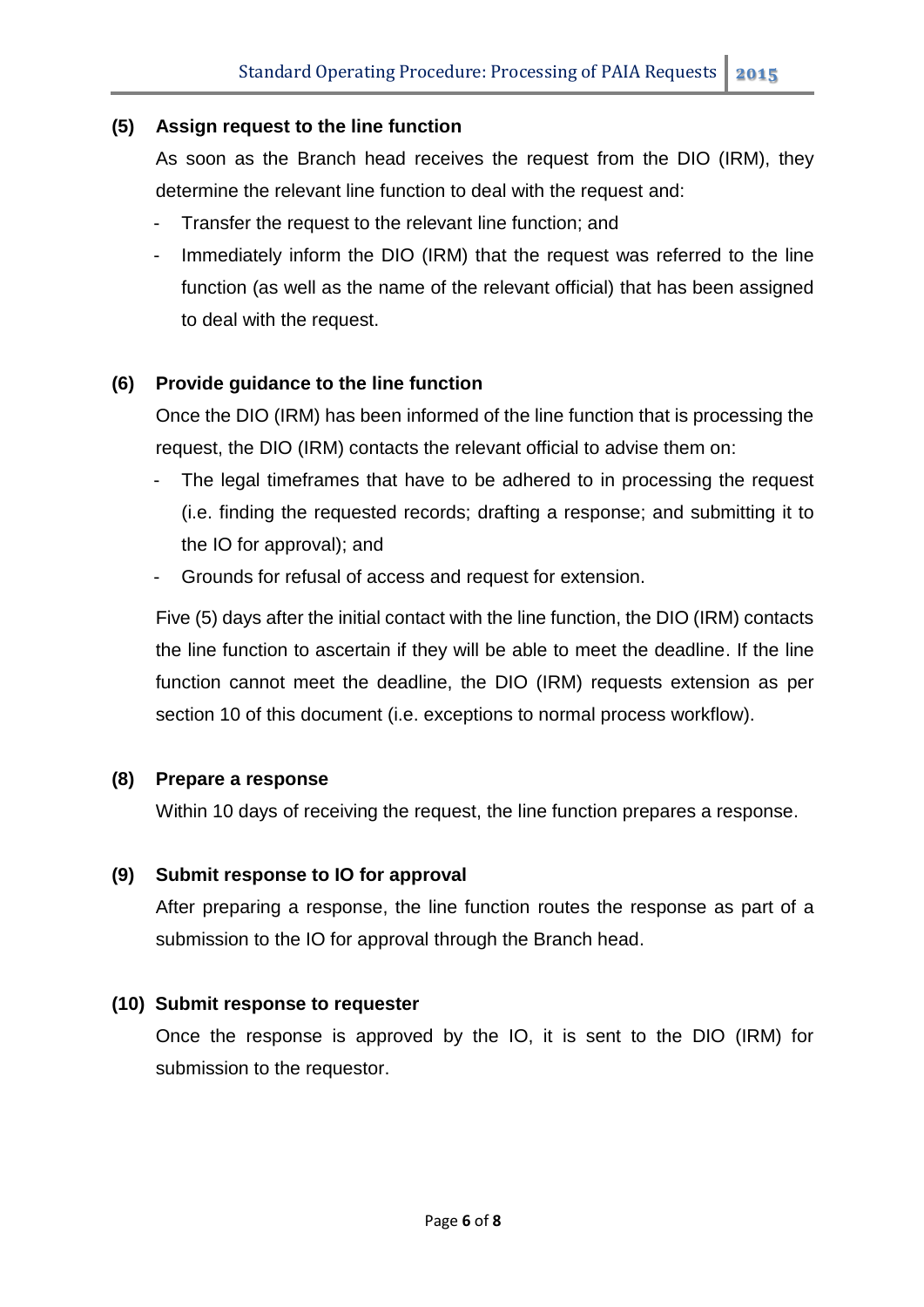#### **9. Business rules**

- (i) All PAIA requests have to be in writing;
- (ii) All PAIA requests received by any other DIO have to be routed to IO, DIO (IRM) and DIO (Legal Service) within 2 days of receipt;
- (iii) All communication with the requester has to be done through the DIO: IRM;
- (iv) Acknowledgement of receipt of the request has to be sent to the requester within 2 days of receipt;
- (v) Transfer of request to the relevant public body has to be done within 14 days of receipt;
- (vi) The PAIA request has to be processed within 30 days of receipt;
- (vii) Line functions have a maximum of 14 days to process the request (i.e. find the requested records; draft a response; and submit it to the IO for approval).

#### **10. Exceptions to normal process workflow**

While it is assumed the processing of most (if not all) PAIA requests within the Department follow the process outlined in Section 8 of this document, the following exceptions may apply:

- $\checkmark$  If all reasonable steps have been taken to find a record requested and there are reasonable grounds for believing the record cannot be found or does not exist, an affidavit has to be sent to the requester notifying them that it is not possible to give access to the record. The relevant officer has to inform the DIO (IRM) immediately in writing in order for the DIO to prepare an affidavit which will be sent to the requestor. A full account of steps taken to find the record must be stated in the affidavit.
- $\checkmark$  If the request cannot be processed within 30 days, the Department may request a 30-day extension from the requester on the following grounds:
	- If requests are for a large number of records or requires a search through a large number of records;
	- If the request requires a search for records in an office that is not situated in the same town/ city as the office of the IO; and